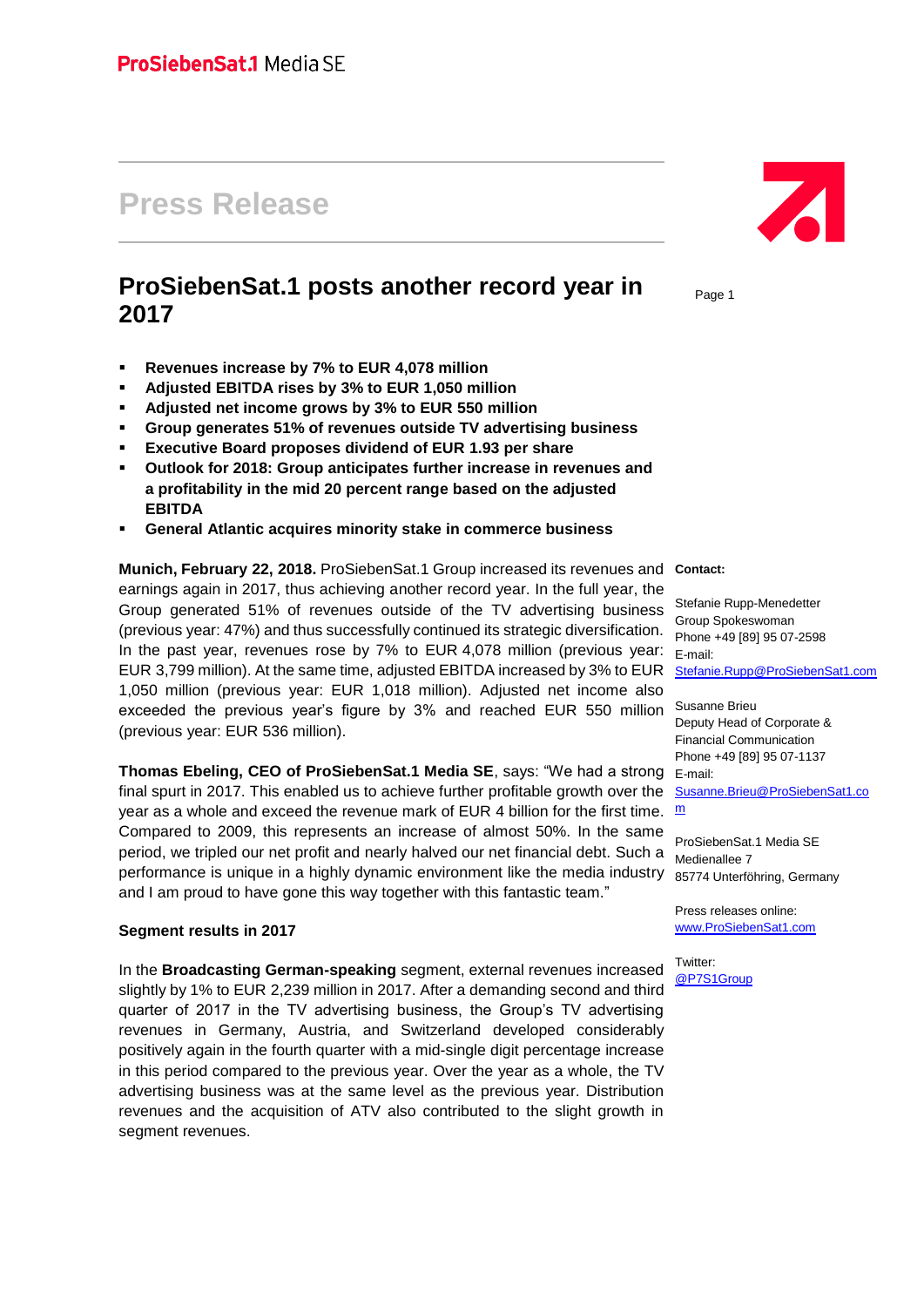

Page 2 of 5

In the **Digital Entertainment** segment, especially Studio71 and the AdTech portfolio developed positively and contributed to the increase in revenues, which rose by 5% to EUR 463 million for the full year. This was partially offset by the continued structural challenges in the music and event business (Adjacent). ProSiebenSat.1 recently further expanded its involvement in the AdTech business and strengthened the portfolio with investments in the technology company AdClear, influencer marketing platform Buzzbird, social-advertising provider esome, and e-commerce marketer Kairion.

The main growth driver for ProSiebenSat.1 Group in 2017 was once again the **Digital Ventures & Commerce** segment. Here, ProSiebenSat.1 increased its external revenues by 30% to EUR 996 million, with the online platforms Verivox, Amorelie, and Flaconi making particularly strong contributions to organic growth. Major successes in this segment in the past year included the sale of the online travel agency Etraveli and the acquisition of the majority interest in Jochen Schweizer GmbH, a leading provider of experience gifts.

In the **Content Production & Global Sales** segment, external revenues decreased slightly by 3% to EUR 352 million in 2017. The segment performance was particularly affected by currency effects and shifts of some productions in the US market to the next year. Red Arrow Studios recently acquired a majority share in the global film distributor Gravitas Ventures, thereby significantly expanding the Group's distribution network, its program catalog, and its coproduction and co-financing possibilities.

### **Three-pillar strategy**

Since the beginning of the year, ProSiebenSat.1 has structured the Group in the three pillars of "Entertainment", "Content Production & Global Sales", and "Commerce". In this way, the Group is reacting to the dynamic environment and improving its positioning for further profitable growth.

**Conrad Albert, Deputy CEO and General Counsel of ProSiebenSat.1 Media SE**, says: "2018 will be a year of realignment at ProSiebenSat.1. The media industry is constantly changing. It is therefore essential for us to readjust our organization and cost structures accordingly in order to invest as much as possible in the future of our entertainment business and remain the number one for our viewers and advertising customers in the German-speaking region."

As part of the continuous diversification and transformation of the Group, ProSiebenSat.1 sold a minority interest of 25.1% in the commerce business NCG – NuCom Group to General Atlantic. Together with the international financial investor, the Group intends to further accelerate the profitable growth of the commerce business and selectively invest in further markets to develop European market leaders. In the context of this transaction, the NuCom Group has already acquired remaining minority interests in Verivox, Parship Elite Group, and SilverTours GmbH (billiger-mietwagen.de) (see separate press release).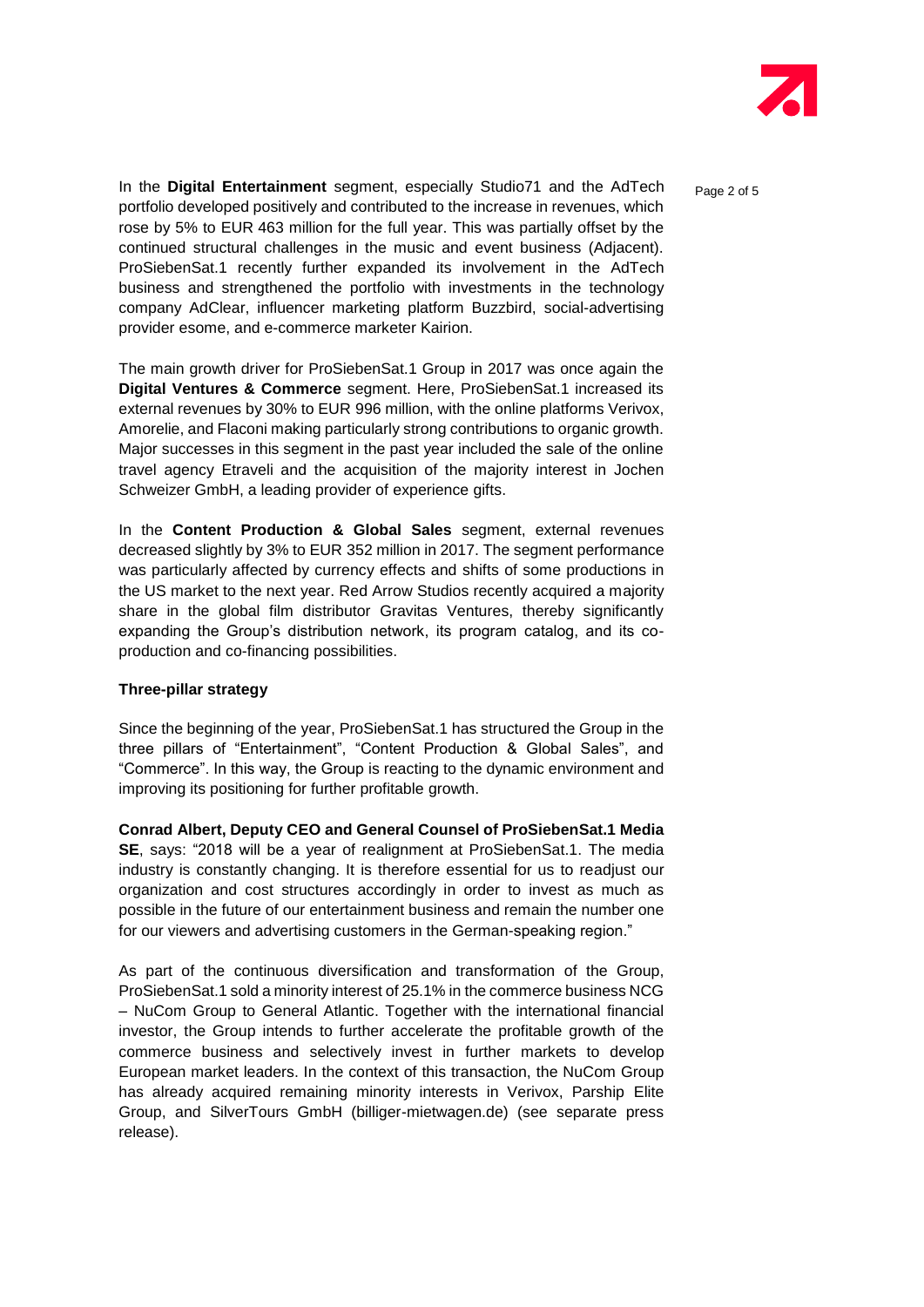

Page 3 of 5

"With General Atlantic, we have found the perfect partner for our commerce business and kicked off the expansion of our portfolio and the further acceleration of growth in this area. As I come to the end of my time at ProSiebenSat.1, this transaction is an important milestone for me. I wish the management team and all employees all the best for the future and am now leaving an excellently positioned company," says **Thomas Ebeling**.

#### **Dividend proposal and financial outlook**

ProSiebenSat.1 Group is reaffirming its general financial policy with regard to the leverage ratio and dividend. It is thus again aiming for a leverage ratio – i.e. the ratio of the Group's net financial debt to its adjusted EBITDA – of between 1.5 and 2.5 at the end of 2018. As of the end of 2017, the leverage ratio was 1.6 (previous year: 1.9).

In addition, 80% to 90% of adjusted net income is intended to be distributed to the shareholders as a dividend each year. The Executive Board is therefore advising the Supervisory Board to propose an increased dividend of EUR 1.93 per share to the Annual General Meeting for the financial year 2017 (previous year: EUR 1.90). This corresponds to a pay-out ratio of 80.3% (previous year: 84.7%) and a dividend yield of 6.7% on the closing price of the ProSiebenSat.1 share at the end of 2017.

**Dr. Jan Kemper, Chief Financial Officer of ProSiebenSat.1 Media SE**, says: "In 2018, we are pushing ahead with the biggest transformation of our Company to date. We are making our core entertainment business fit for the future while also ensuring the right focus to continue the expansion of our digital growth areas. We are confident that we will thus continue our proven combination of revenue growth and profitability this year."

ProSiebenSat.1 expects to further increase its revenues in 2018. The Group's profitability / adjusted EBITDA margin is expected to remain in the mid 20 percent range and thus at the previous year's high level. With regard to adjusted net income, the Group anticipates a conversion rate of adjusted EBITDA to adjusted net income at the high level of the previous year. Additional contributions from acquisitions that may take place this year are not yet included in this financial outlook.

The Group also intends to continue its profitable growth in the medium term and is aiming to achieve an average increase in revenues in the mid-single digit percentage range per year by 2022. At the same time, the Group anticipates a further increase in operating earnings and a profitability in the mid 20 percent range based on the adjusted EBITDA.

#### **Reporting information**

ProSiebenSat.1 Group also uses non-IFRS figures in the form of adjusted EBITDA and adjusted net income. At the beginning of financial year 2017, ProSiebenSat.1 published a full income statement adjusted for certain influencing factors. These changes take into account the development of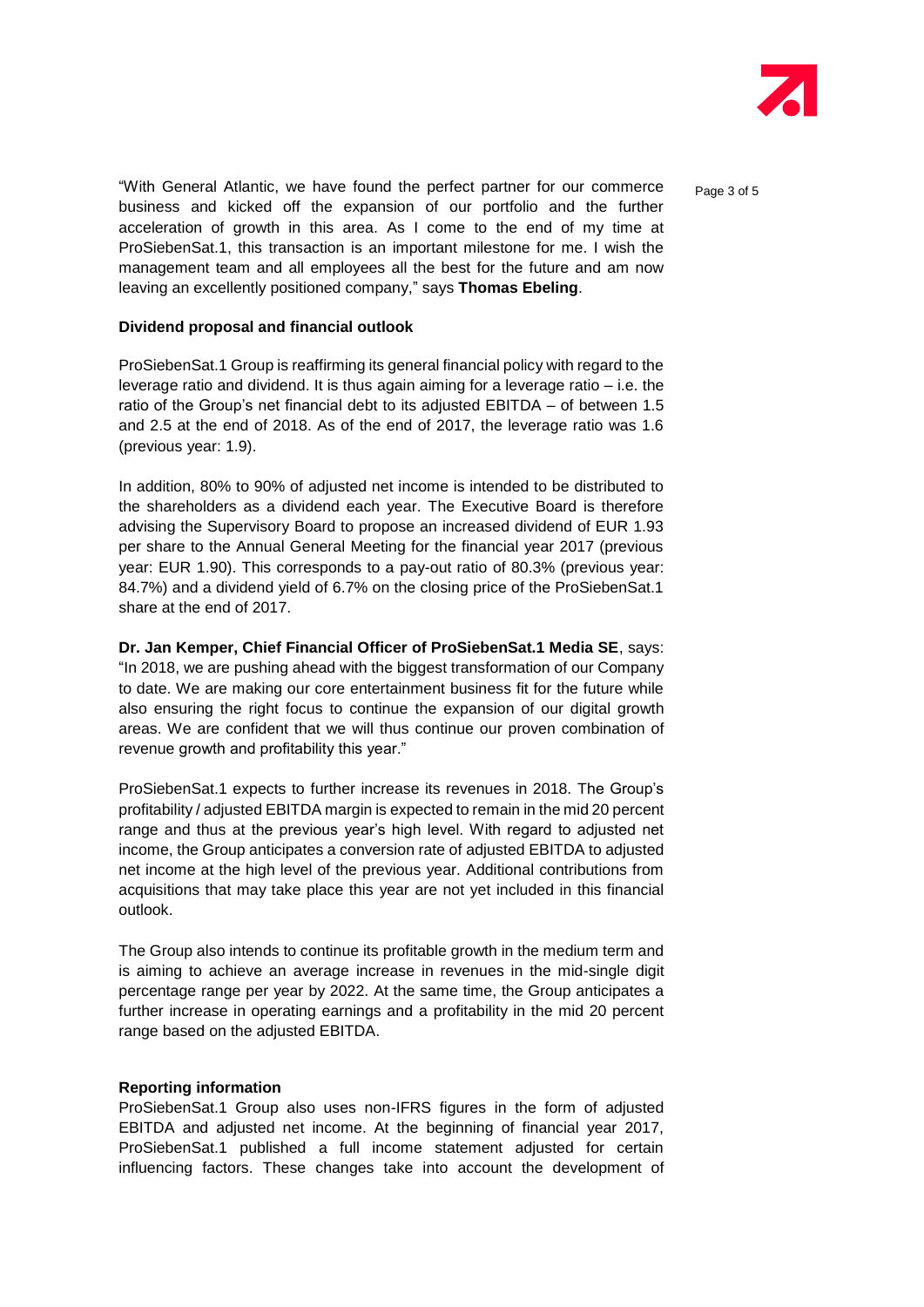

reporting practices for non-IFRS figures and more stringent regulatory transparency requirements in this area. Information on the composition of adjusted net income and adjusted EBITDA can be found on page 73/74 of the Annual Report 2016, which is available on our Group's website at www.ProSiebenSat1.com.

Other key figures can be found on our Group's website: www.ProSiebenSat1.com. The presentation on the financial year 2017 will also be available here from 8 a.m. on February 22, 2018.

#### **Key figures of ProSiebenSat.1 Group**

| in EUR m                                                                              | Q4 2017  | Q4 2016 | Change in<br>% | $Q1 - Q4$<br>2017 | $Q1 - Q4$<br>2016 | Change in<br>% |
|---------------------------------------------------------------------------------------|----------|---------|----------------|-------------------|-------------------|----------------|
| Revenues                                                                              | 1,324    | 1,254   | 6%             | 4,078             | 3,799             | 7%             |
| <b>Total costs</b>                                                                    | $-1,006$ | $-958$  | 5%             | $-3,590$          | $-3,056$          | 17%            |
| Operating costs (1)                                                                   | $-944$   | $-872$  | 8%             | $-3,053$          | $-2,804$          | 9%             |
| Adjusted EBITDA (2)                                                                   | 390      | 392     | 0%             | 1,050             | 1,018             | 3%             |
| Adjusted EBITDA margin (in %)                                                         | 29.4%    | 31.2%   | $-1.8$ pp      | 25.8%             | 26.8%             | $-1.0$ pp      |
| <b>EBITDA</b>                                                                         | 382      | 375     | 2%             | 1,084             | 982               | 10%            |
| Non-recurring items                                                                   | -8       | -17     | $-54%$         | 34                | $-35$             |                |
| Operating profit (EBIT)                                                               | 333      | 307     | 9%             | 820               | 777               | 6%             |
| <b>Financial result</b>                                                               | $-95$    | $-50$   | 91%            | $-174$            | $-119$            | 47%            |
| Consolidated net profit from continuing<br>activities after non-controlling interests | 167      | 174     | $-4%$          | 471               | 444               | 6%             |
| Adjusted net income (3)                                                               | 219      | 225     | $-3%$          | 550               | 536               | 3%             |
| Basic earnings per share (underlying;<br>in $EUR$ ) $(4)$                             | 0.96     | 1.01    | $-5%$          | 2.40              | 2.47              | $-3%$          |
| Dividend per share (5)                                                                |          |         |                | 1.93              | 1.90              | 2%             |
| Free cash flow from continuing<br>activities (6)                                      | 243      | 16      |                | 728               | -4                |                |
| Free cash flow before M&A from<br>continuing activities (7)                           | 351      | 334     | 5%             | 468               | 485               | $-3%$          |
| Cash flow from operating activities<br>(continuing operations)                        | 665      | 618     | 8%             | 1,621             | 1,619             | 0%             |
| Cash flow from operating activities<br>(discontinued operations)                      | $-/-$    | $-/-$   | $-/-$          | $-/-$             | $-42$             | $-100%$        |

| <b>Key figures of ProSiebenSat.1 Group</b> |  |  |
|--------------------------------------------|--|--|
|--------------------------------------------|--|--|

| in EUR m               | Dec. 31, | Dec. 31,                               |
|------------------------|----------|----------------------------------------|
|                        |          |                                        |
|                        |          |                                        |
| cash equ               |          | ,,,,,,,,,,,,,,,,,,,,,,,,,,,,,,,,,,,,,, |
| Net financial debt (9) |          |                                        |
|                        |          |                                        |

Page 4 of 5